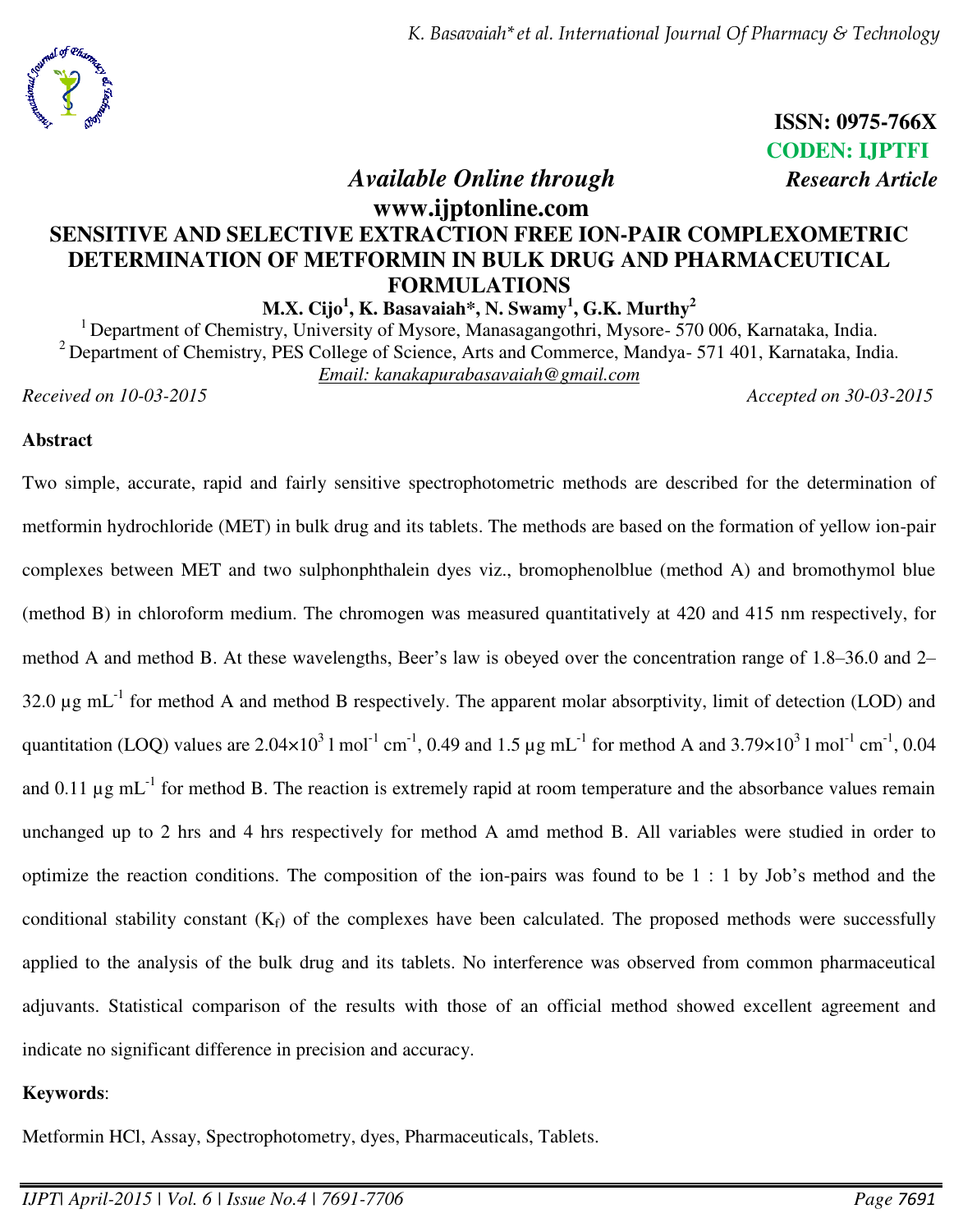## **Introduction**

Metformin hydrochloride (MET), chemically known as 1,1-Dimethylbiguanide monohydrochloride (Fig.1) is an oral [antidiabetic drug](http://en.wikipedia.org/wiki/Antidiabetic_drug) in the [biguanide](http://en.wikipedia.org/wiki/Biguanide) class. It is the [first-line](http://en.wikipedia.org/wiki/First-line_treatment) drug of choice for the treatment of [type 2 diabetes,](http://en.wikipedia.org/wiki/Diabetes_mellitus_type_2) in particular, in [overweight](http://en.wikipedia.org/wiki/Overweight) and [obese](http://en.wikipedia.org/wiki/Obesity) people and those with normal kidney function<sup>1,2</sup>. Metformin decreases hyperglycemia primarily by suppressing glucose production by the liver (hepatic [gluconeogenesis\)](http://en.wikipedia.org/wiki/Gluconeogenesis)<sup>3</sup>. The drug is official in United State Pharmacopoeia<sup>4</sup> and European Pharmacopoeia<sup>5</sup>, both recommend titrimetric assay for MET.



**Fig.1: Structure of metformin HCl.**

Analytical literature about the determination of this drug when it is present alone in dosage form is very scarce. Of many UV-specetrophotometric methods<sup>6-18</sup>, only two procedures are applicable for single dosage forms<sup>6,7</sup>. Likewise, high performance liquid chromatography has been sparsely used for the assay of MET in single dosage tablets<sup>19-22</sup> compared to multi - component dosage forms<sup>23-30</sup>. MET and related substances<sup>31</sup> and combined dosage forms<sup>32</sup> have been assayed by ultra performance liquid chromatography. Capillary electrophoresis<sup>33</sup>, spectroflurimetry<sup>12,34</sup> and ionselective electrode (ISE) based potentiometry  $34-36$  are the other techniques reported for the assay of this drug in single component tablets. The above mentioned techniques, although sensitive, require several time consuming operations, sophisticated instruments and skilled personnel. Further, access to these techniques is limited for most clinical and quality control laboratories. It is apparent that less- cumbersome, rapid, simple, sensitive and inexpensive technique is required for the assay of drug in its dosage forms.

Visible spectrophotometry can be considered as potent alternative because of its inherent simplicity, sensitivity, accuracy and precision and fair selectivity. However, a perusal of literature reveals that there are only two reports dealing with the assay of MET by visible spectrophotometry, of which, the procedure based on ethylene chloride soluble 1:1 ion pair formation with bromythymol blue<sup>37</sup> has been applied for urine, thus leaving a solitary method  $34$  for pharmaceuticals in which the complex formed by the drug with Cu(II) in basic medium is measured at 540 nm. This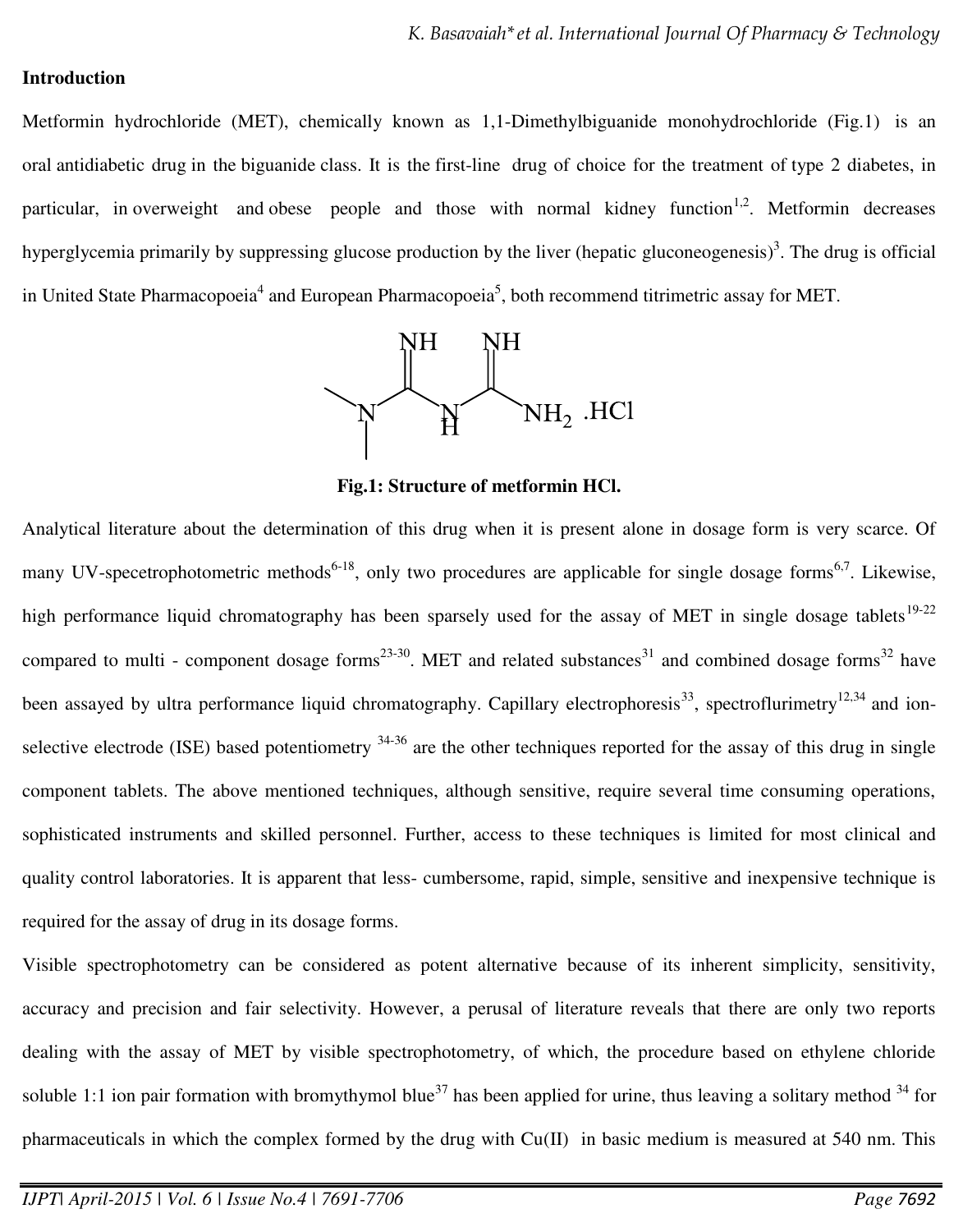*K. Basavaiah\*et al. International Journal Of Pharmacy & Technology*  method is poorly sensitive with a linear range of 500-2000  $\mu$ g mL<sup>-1</sup>. The need for sensitive and reliable method for the determination of MET in pharmaceuticals is, thus clearly recognized.

The present paper describes two spectrophotometric methods that can be applied as an alternative to more time consuming complicated and expensive methods<sup> $6-36$ </sup>. These methods are based on the formation of chloroform soluble ion pair complexes between MET and two sulphonthalenein dyes; bromophonol blue (method A) and bromothymol blue (method B), where the complexes were measured without extraction in contrast to the procedure applied for  $urine<sup>37</sup>$ .

These methods offer better performance characteristics (higher sensitivity and better detection limits) than those reported previously including the lone visible spectrophotometric method $3^3$ .

#### **Experimental**

#### **Apparatus**

All absorbance measurements were made on a Systronics model 106 digital spectrophotometer (Ahmedabad, India) equipped with1-cm matched quartz cells.

#### **Materials and reagents**

All chemicals and reagents used were of analytical-reagent grade. The solvents used were of HPLC-grade. Reagents used included bromophenol blue (BPB) and bromothymol blue (BTB) supplied from Loba Chemie, Mumbai, India. Chloroform and sodium hydroxide was provided by Merck, Mumbai, India. The water was always twice distilled from all glass equipments. Redistillation was carries out from alkaline permanganate solution.

#### **Standard metformin base (MEB) Solution**

Pharmaceutical grade MET certified to be 99.9% was kindly provided by Sanofi Aventis, Mumbai, India. A stock standard solution containing 200  $\mu$ g mL<sup>-1</sup> MEB was prepared as follows: pure metformin hydrochloride (25.6 mg) dissolved in 20 mL water in a 125 mL separating funnel, 5 mL of 10% NaOH was added followed by 20 mL of chloroform. The content was shaken for 15 minutes. The lower organic layer was collected in a beaker containing anhydrous sodium sulphate. The water-free organic layer was transferred into a 100 mL calibrated flask and diluted to the volume with the same solvent to get 200  $\mu$ g mL<sup>-1</sup> with respect to MEB (hydrochloride free metformin). This solution was diluted to get 45 and 40  $\mu$ g mL<sup>-1</sup> of MEB solution for method A and method B respectively.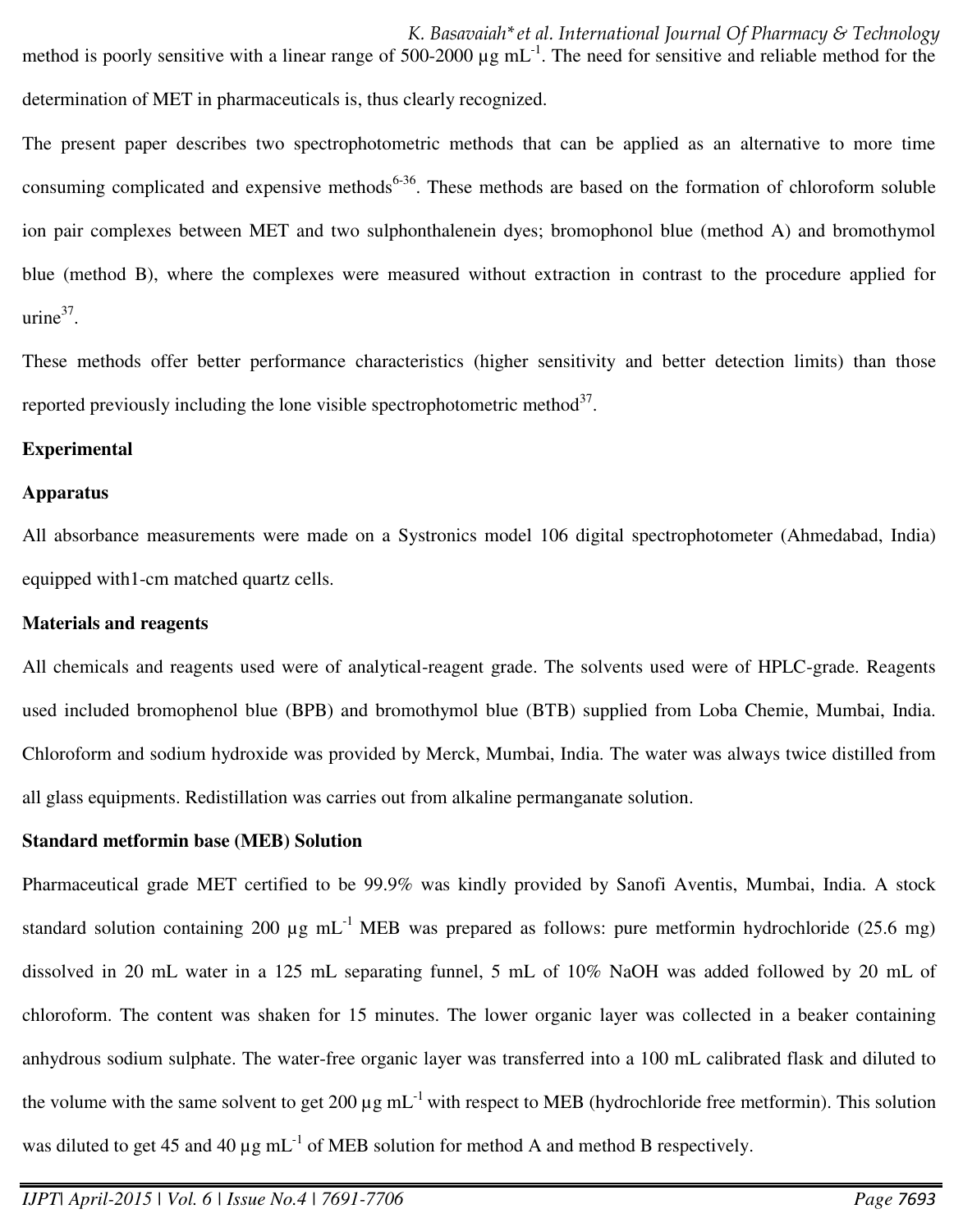Two brands of tablets containing MEB, Glyciphage 500 mg manufactured by Franco Indian Pharmaceuticals pvt. Ltd. Mumbai, India, and Cetapin XR 500mg manufactured by Sanofi Aventis, Mumbai, India, used in the investigation were purchased from local commercial sources.

#### **BPB and BTB (both 0.2 %) solution**

Transferred 200 mg each of BTB and BPB in two different 100 mL volumetric flasks. Added about 20 mL each of chloroform separately, shaken gently until the dyes dissolved completely and made up with chloroform.

## **General procedures**

**Method A:** Aliquots of 0.20, 0.5, 1.0, 2.0, 3.0 and 4.0 mL MEB standard solution in chloroform  $(45 \mu g \text{ mL}^{-1})$  were measured accurately and transferred into a series of 5 mL calibrated flasks. To each flask, 1 mL of 0.2 % BPB solution was added, diluted to the mark with chloroform and mixed well. The absorbance of the resulting yellow color chromogen was measured at 420 nm against reagent blank.

**Method B:** Varying aliquots, 0.25, 0.5, 1.0, 2.0, 3.0 and 4.0 mL of 40  $\mu$ g mL<sup>-1</sup> standard MEB solution in chloroform were measured accurately and transferred into a series of 5 mL calibrated flasks. To each flask was added 1 mL of 0.2 % BTB solution. The content was mixed well and diluted to the mark with chloroform. The absorbance of each solution was measured at 415 nm against reagent blank.

In both methods, a calibration graph was prepared by plotting the increasing absorbance values *versus* concentration of MEB. The concentration of MEB was computed from the respective regression equation derived using the Beer's law data.

#### **Procedure for tablets**

Ten tablets or content of ten capsules were weighed accurately and ground into a fine powder. A portion of the powder equivalent to 20 mg MEB was accurately weighed and transferred into 125 mL separating funnel. The procedure of conversion of MET to MEB was followed as done for pure MEB. The resulting solution of 200  $\mu$ g mL<sup>-1</sup> MEB was diluted to get working concentration 45  $\mu$ g mL<sup>-1</sup> (method A) and 40  $\mu$ g mL<sup>-1</sup> (method B), and suitable aliquots were analyzed following the procedures described above.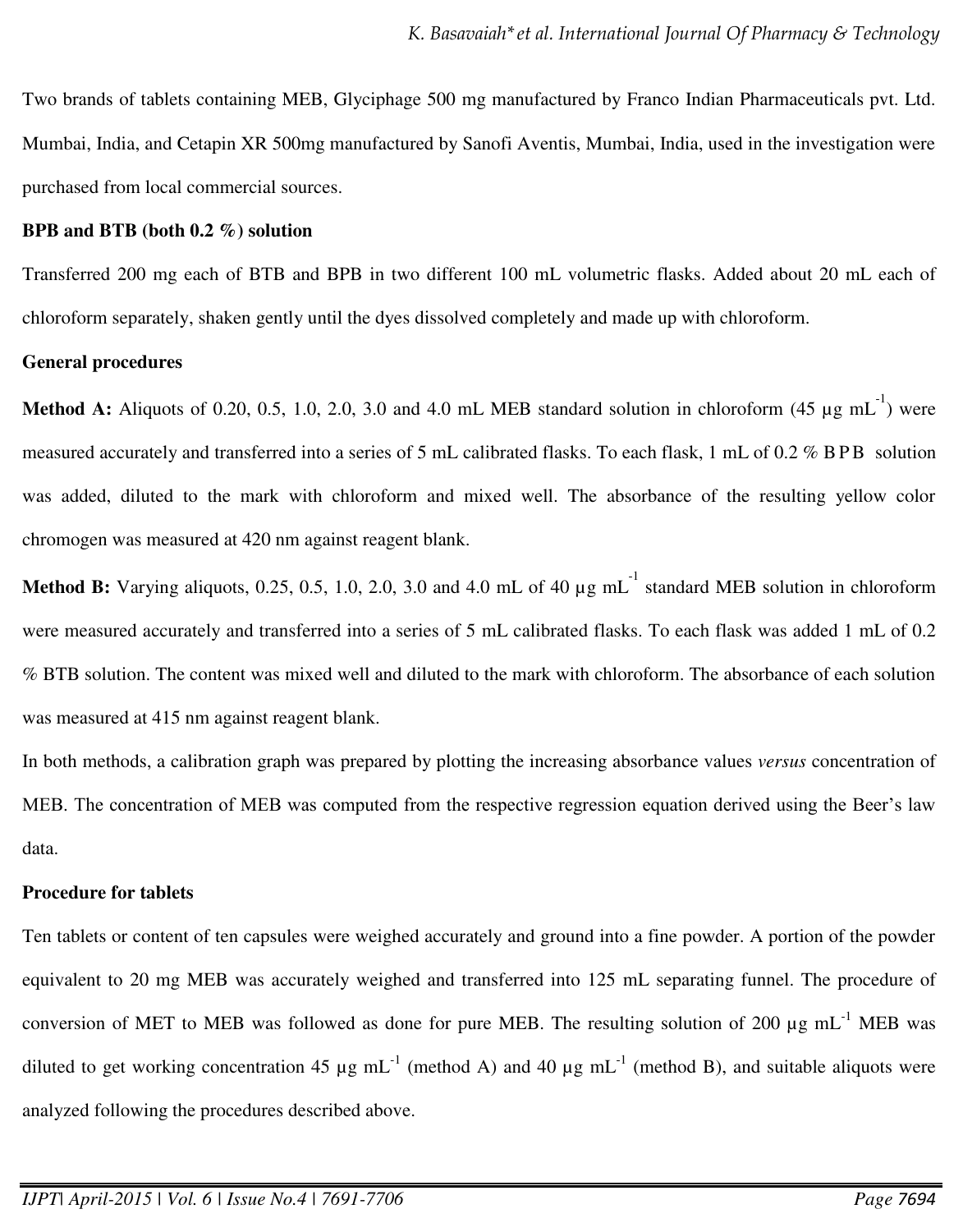A placebo blank of the composition: talc (43 mg), starch (35 mg), acacia (25 mg), methyl cellulose (40 mg), sodium citrate (25 mg), magnesium stearate (35 mg) and sodium alginate (30 mg) was made and its solution was prepared in 25 mL calibration flask as described under "Procedure of Tablets", and then subjected to analysis using the procedures described above.

To the 20 mg of the placebo blank described above, 25.6 mg of MET was added and homogenized. The solution of the synthetic mixture equivalent to 200  $\mu$ g mL<sup>-1</sup> of MEB was prepared as described under procedure for formulations. The resulting solution was assayed (n = 5) by the proposed methods after appropriate dilution in method A and B.

#### **Procedure for stoichiometric relationship**

Job's method of continuous variations of equimolar solutions were employed: 3.01×10-4 M each of MEB and BPB in chloroform (method A) solutions; and  $3.09\times10^{-4}$  M each of the MEB and BTB in chloroform (method B) solutions were prepared separately. Series of solutions were prepared in which the total volume of MEB and reagent was kept at 5 mL. The drug and reagent were mixed in various complementary proportions (0:5, 1:4, 2:3, 3:2. 4:1 and 5:0) and completed as directed under the recommended procedures. The absorbance of the resultant ion-pair complex was measured at 420 nm and 415 nm in method A and method B, respectively.

#### **Results and discussion**

Spectrophotometric technique based on extraction-free ion-pair complex formation reaction has received considerable attention in the recent years for the quantitative determination of many pharmaceuticals  $38-42$ . Since, MEB is an amino compound; attempts were made to determine it by applying ion-pair complex formation reaction. In the preliminary experiments, anionic dyes like BTB and BPB were found to give yellow colored ion-pair complexes with positively charged drug; based on this observation two spectrophotometric methods have been developed using BTB and BPB as chromogenic agents.

#### **Absorption spectra**

Absorption spectra of the yellow colored ion-pair complexes MEB-BPB and MEB-BTB are shown in Fig.2 with absorption maxima at 420 and 415 nm, respectively. The developed yellow color is due to the conversion of the dye into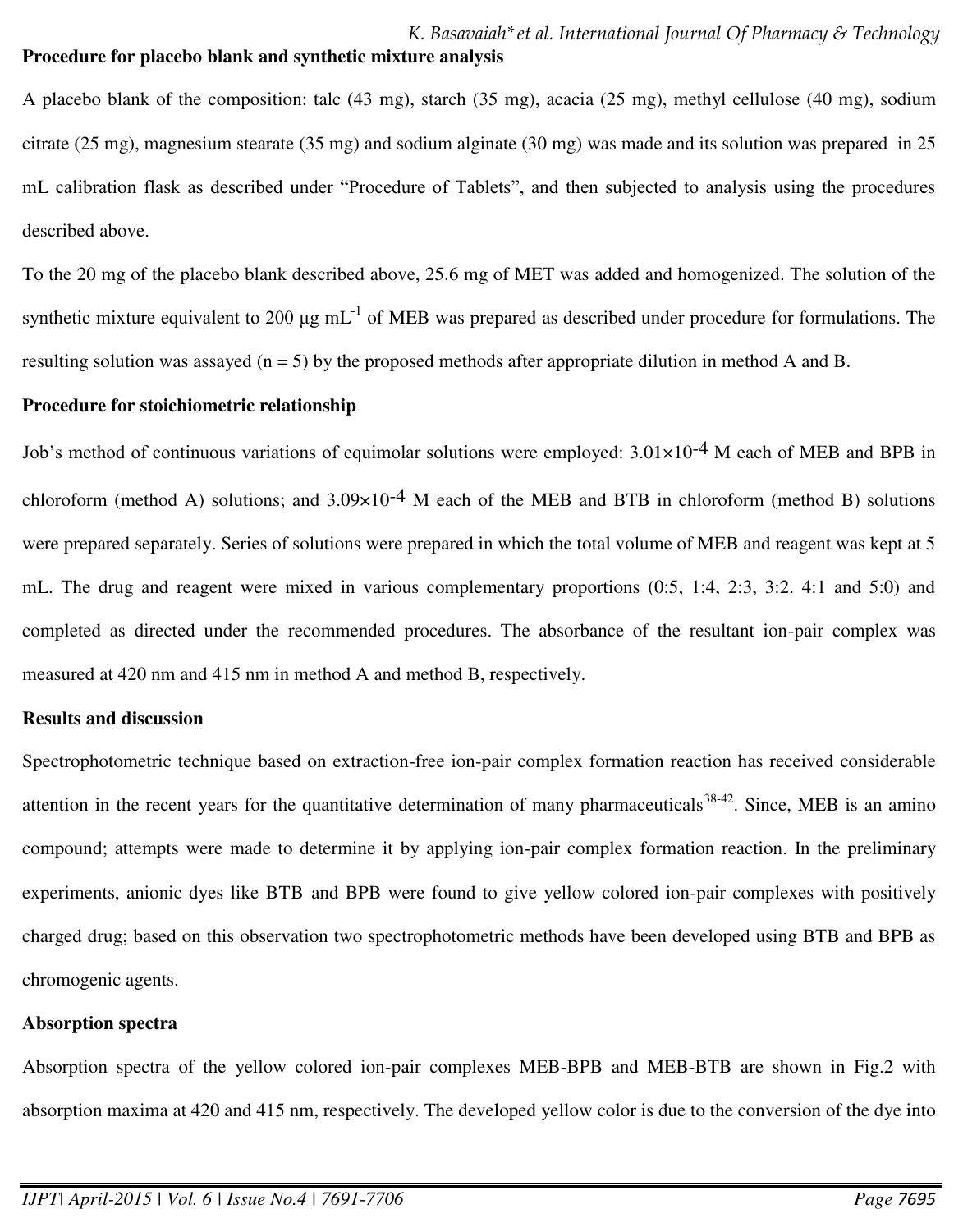*K. Basavaiah\*et al. International Journal Of Pharmacy & Technology* 

an open quinoidal anionic derivative<sup>13,43</sup>, which subsequently forms an ion pair with MEB as shown in Scheme 1.



**Fig.2:** Absorption spectra of method A (36  $\mu$ g mL<sup>-1</sup>) and method B (20  $\mu$ g mL<sup>-1</sup>).

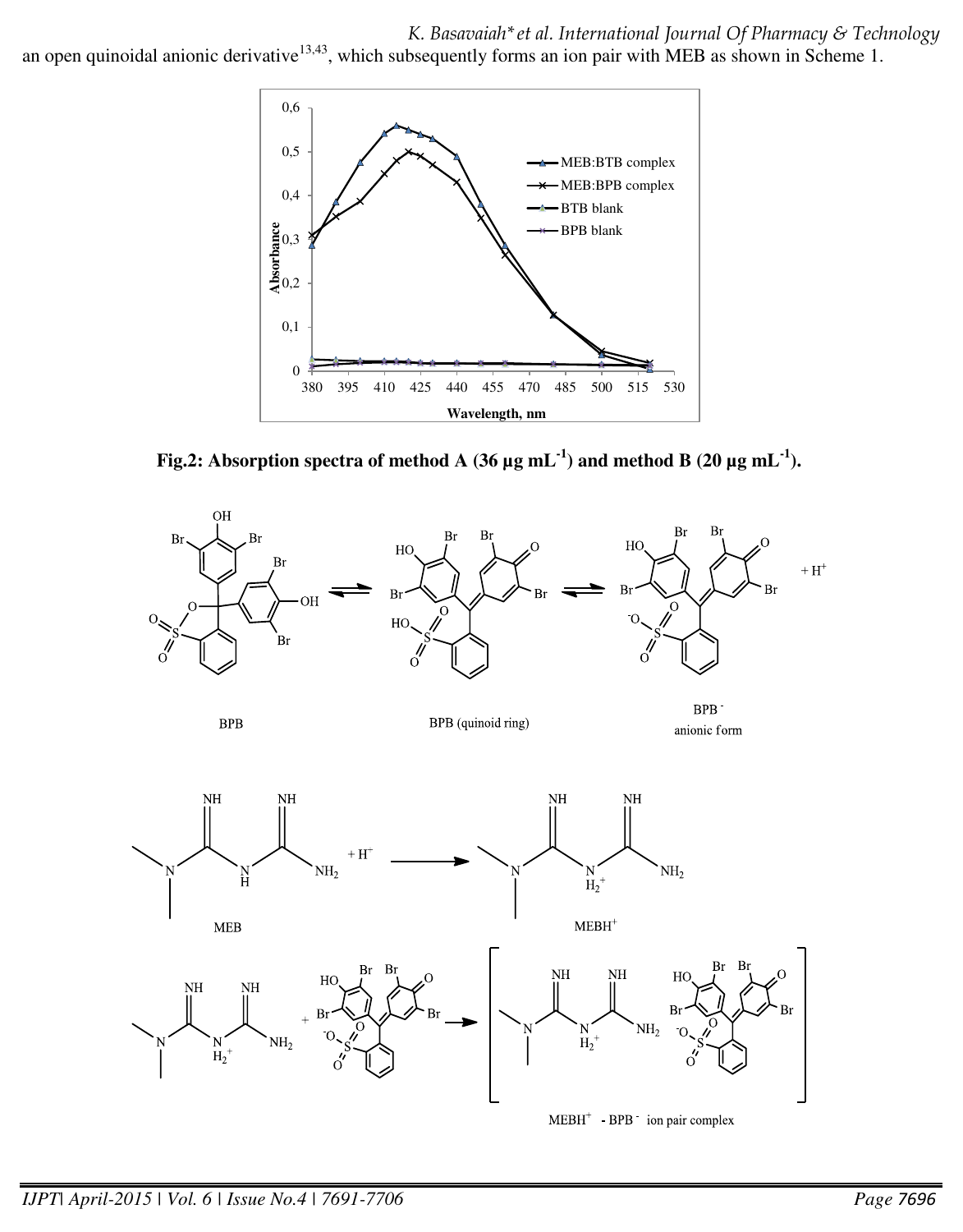

**Scheme-1: The Probable Reaction Scheme.** 

## **Optimization of reaction conditions**

Preliminary investigations were carried out to establish the most favorable conditions to give a highly intense colour which could be used for the quantitative determination of the drug. Optimum conditions were fixed by varying one parameter at a time while keeping other parameters constant and observing its effect on the absorbance against respective blank. The influence of each of the following variables on the reaction was tested.

## **Choice of organic solvent**

MEB is practically soluble in most of the organic solvents. However in some solvents, even the reagent blank gave an intense yellow color. Chloroform was found most suitable when compared with other solvents. In both methods, chloroform was found as the ideal solvent with high sensitivity and minimum blank absorbance.

## **Effect of dye concentration**

The influence of the concentration of BPB and BTB on the intensity of the color developed at the selected wavelength was studied. In method A, the blank absorbance was found to increase with increasing concentration of BPB as shown in Fig.3. One mL of 0.2% BPB gave maximum absorbance with minimum blank reading (Fig.3). Hence, based on the sensitivity with minimum blank absorbance, 1 mL of 0.2% BPB was used. In method B, constant absorbance readings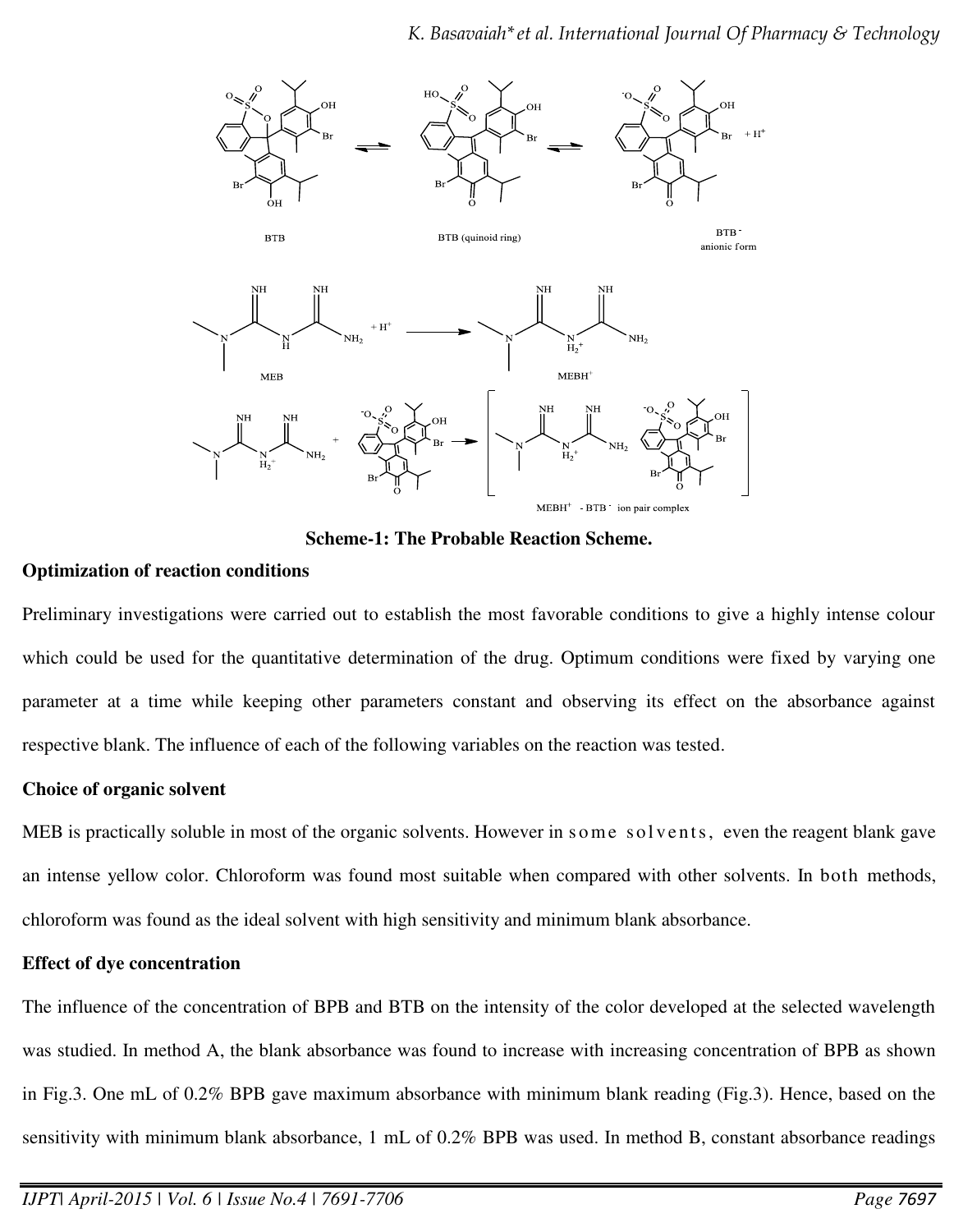*K. Basavaiah\*et al. International Journal Of Pharmacy & Technology* 

were obtained when (0.5-2.0) mL of 0.2% BTB was used (Fig.3) and the respective blanks gave negligible absorbance

values. Hence, 1 mL of 0.2% BTB was fixed in method B.



**Fig.3:** Effect of dye method A (36  $\mu$ g mL<sup>-1</sup>) and method B (20  $\mu$ g mL<sup>-1</sup>).

## **Effect of reaction time and stability of ion pair complexes**

The optimum reaction times were determined by measuring the absorbance of the complex formed upon the addition of reagent solution to MEB solution at room temperature. The reaction of MEB with BTB in method A and BPB in method B takes 5 min for complete color development. The absorbance of the resulting ion pair complexes remained stable for at least 2 hrs in method A and for about 4 hrs in method B.

## **Composition of ion-pair complexes**

Job's continuous variation method<sup>44</sup> was applied to determine the stoichiometric ratio between MEB and the ion pair reagents. Fig 4 show that the interaction between this drug and reagents occur in equimolar basis, *i.e.* the two straight lines are intersected at [drug] : [reagents] = 1:1. Based on these findings, we propose a probable reaction mechanism for the formation of the complex as shown in Scheme 1.



**Fig.4: Job's Continuous - variations plots (a) method A and (b) method B.**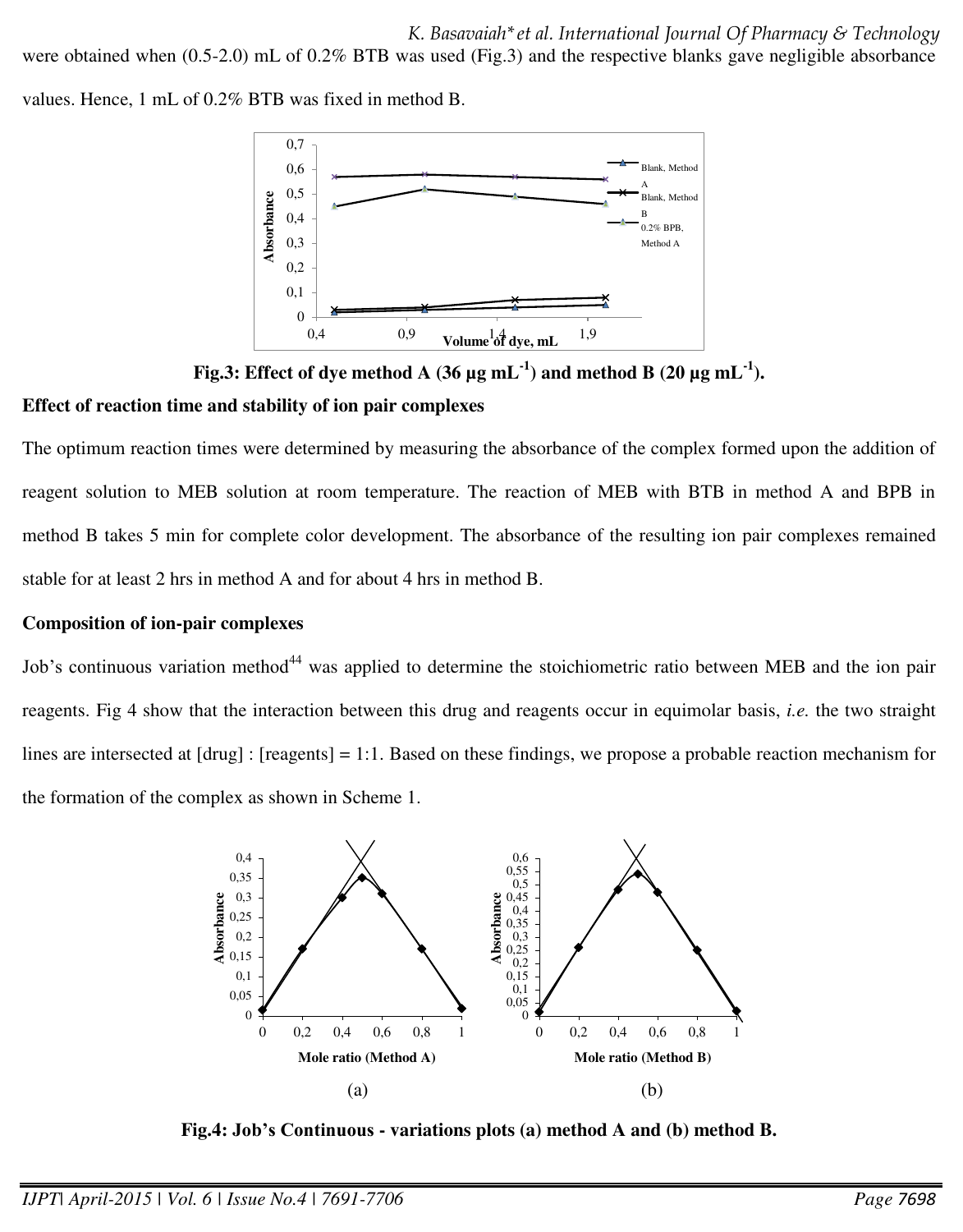The conditional stability constants  $(K_f)$  of the ion-pair complexes for MEB were calculated from the continuous variation data using the following equation:

$$
K_f = \frac{A/A_m}{\left[1 - A/A_m\right]^{n+2} C_M(n)^n}
$$

associated, respectively.  $C_m$  is the mole concentration of drug at the maximum absorbance and n is the stoichiometry where, A and  $A_m$  are the observed maximum absorbance and the absorbance value when all the drug present is with which dye ion associates with drug. The conditional stability constants were found to be 6.11 and 7.01 for method A and method B respectively.

**Method validation:** The proposed methods were validated for linearity, sensitivity, precision, accuracy, robustness, ruggedness, selectivity and recovery according to the International Conference on Harmonization (ICH)<sup>45</sup> guidelines.

## **Linearity and sensitivity**

Under optimum conditions, linear relations were obtained between absorbance and concentration of MEB in the range of 1.8 - 36  $\mu$ g mL<sup>-1</sup> in method A and 2-32  $\mu$ g mL<sup>-1</sup> in method (Fig. 5)



**Fig.5: Calibration curves; a. method A and b. method B.**

The calibration graph in each instance is described by the equation:

$$
Y = a + b X
$$

(Where, Y = absorbance, a = intercept, b = slope and X = concentration in  $\mu$ g mL<sup>-1</sup>) obtained by the method of least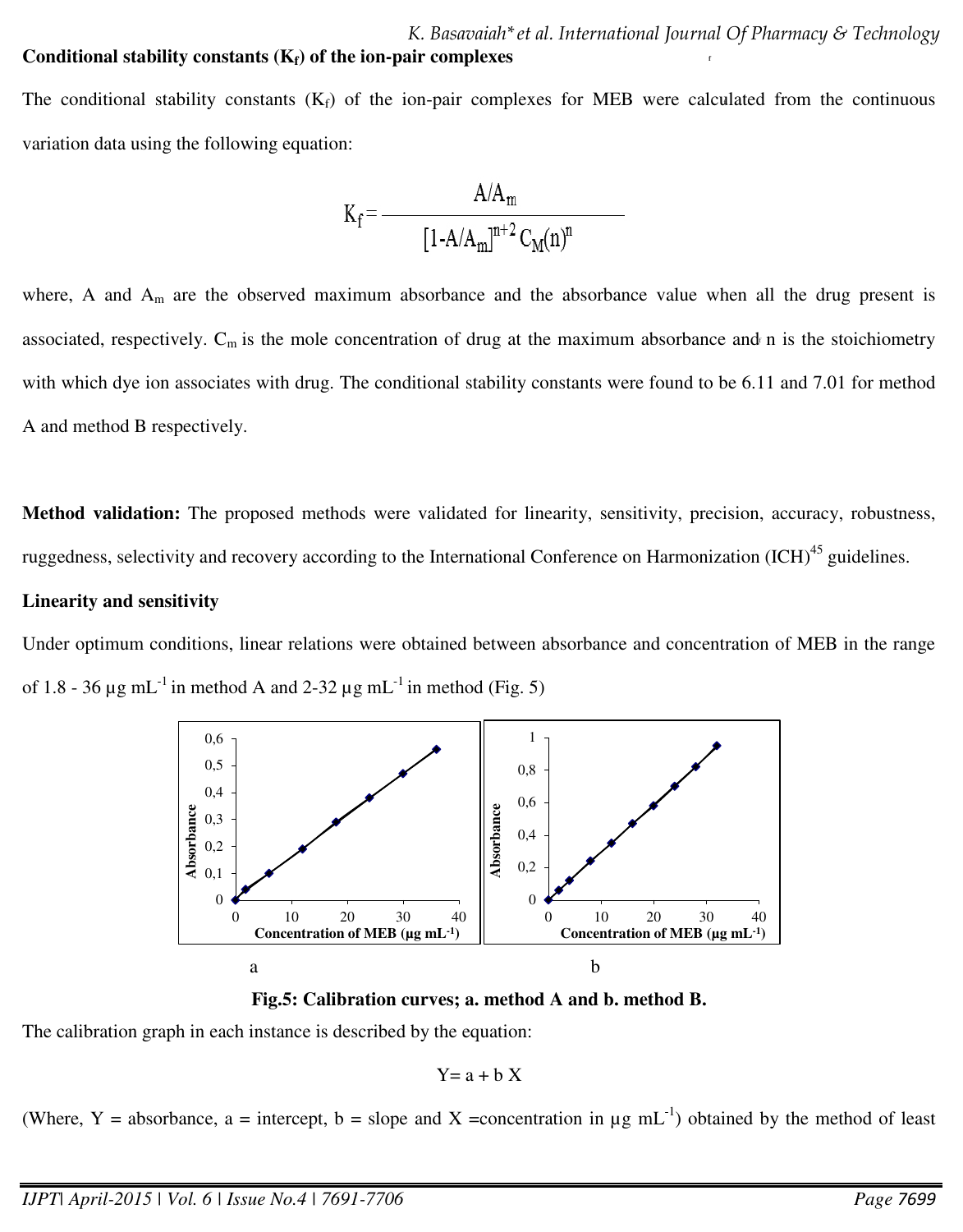*K. Basavaiah\*et al. International Journal Of Pharmacy & Technology*  squares. Correlation coefficient, intercept and slope for the calibration data are summarized in Table 1. Sensitivity parameters such as apparent molar absorptivity and Sandell sensitivity values, the limit of detection (LOD) and the limit of quantification (LOQ) are calculated as per the current ICH guidelines<sup>45</sup> are compiled in Table 1 speak of the excellent sensitivity of the proposed methods. LOD and LOQ were calculated according to the same guidelines using the formulae:

$$
LOD=3.3\sigma/s \text{ and } LOQ=10\sigma/s
$$

Where  $\sigma$  is the standard deviation of five reagent blank determinations and s is the slope of the calibration curve.

#### **Robustness and ruggedness**

Method robustness was tested by making small incremental change in concentration of BPB in method A and BTB in method B. To check the ruggedness, analysis was performed by four different analysts; and on three different spectrophotometers by the same analyst. The robustness and the ruggedness were checked at three different drug levels. The intermediate precision, expressed as percent RSD, which is a measure of robustness and ruggedness was within the acceptable limits as shown in Table. 3.

#### **Precision and accuracy**

Intra-day precision and accuracy of the proposed methods were evaluated by replicate analysis ( $n = 7$ ) of calibration standards at three different concentration levels in the same day. Inter-day precision and accuracy were determined by assaying the calibration standards at the same concentration levels on five consecutive days. Precision and accuracy were based on the calculated relative standard deviation (RSD, %) and relative error (RE, %) of the found concentration compared to the theoretical one, respectively (Table2).

#### **Selectivity**

The absorbances resulting from 18  $\mu$ g mL<sup>-1</sup> and 16  $\mu$ g mL<sup>-1</sup> (method A and method B) were nearly the same as those obtained for pure MEB solutions of identical concentrations. This unequivocally demonstrated the non-interference of the inactive ingredients in the assay of MEB. Further, the slopes of the calibration plots prepared from the synthetic mixture solutions were about the same as those prepared from pure drug solutions.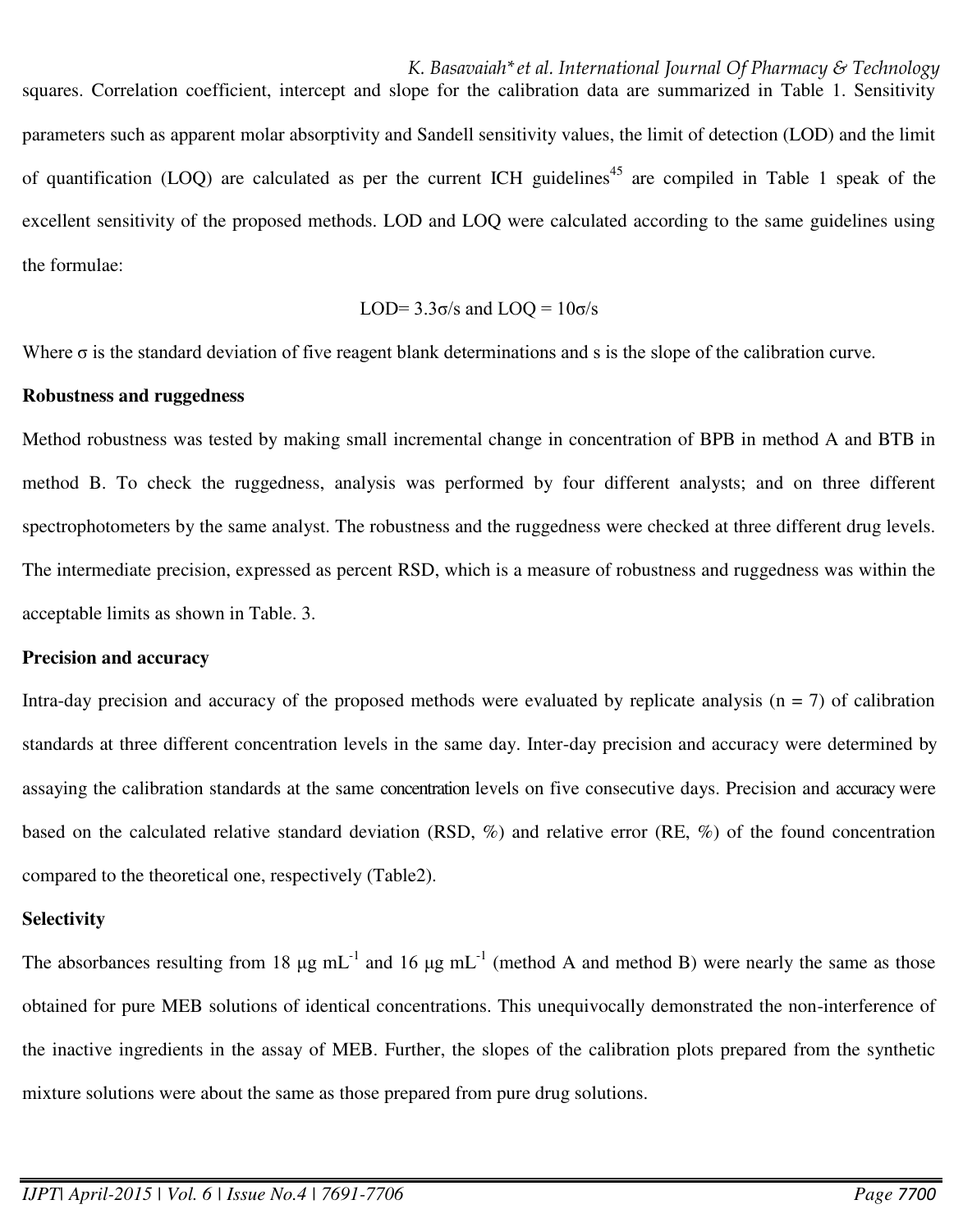## **Application to tablets**

In order to evaluate the analytical applicability of the proposed methods to the quantification of MEB in commercial tablets, the results obtained by the proposed methods were compared to those of the official method<sup>5</sup> by applying Student's t-test for accuracy and F-test for precision. The official method describes the ptentiometric titration of the pure drug in 4 mL anhydrous formic acid and 80 mL acetonitrile with 0.1M perchloric acid. The results (Table 4) show that the Student's t-and F-values<sup>46</sup> at 95% confidence level are less than the theoretical values, which confirmed that there is a good agreement between the results obtained by the proposed methods and the reference method with respect to accuracy and precision.

## **Recovery studies**

The accuracy and validity of the proposed methods were further ascertained by performing recovery studies. Preanalyzed tablet powder was spiked with pure MEB at three concentration levels (50, 100 and 150 % of that in tablet powder) and the total was found by the proposed methods. In both methods, the added MEB recovery percentage values ranged of 97.89-101.2% with standard deviation of 1.08–2.25 (Table 5) indicating that the recovery was good, and that the co-formulated substance did not interfere in the determination.

| Parameter                                                                 | Method A             | Method B             |
|---------------------------------------------------------------------------|----------------------|----------------------|
| $\lambda_{\text{max}}$ , nm                                               | 415                  | 420                  |
| Color stability, min                                                      | 120                  | 240                  |
| Linear range, $\mu$ g mL <sup>-1</sup>                                    | $6 - 36$             | $2 - 32$             |
| Molar absorptivity( $\varepsilon$ ), L mol <sup>-1</sup> cm <sup>-1</sup> | $1.86 \times 10^{4}$ | $1.84 \times 10^{4}$ |
| Sandell sensitivity <sup>*</sup> , $\mu$ g cm <sup>-2</sup>               | 0.0631               | 0.0340               |
| Limit of detection (LOD), $\mu$ g mL <sup>-1</sup>                        | 0.49                 | 0.04                 |
| Limit of quantification (LOQ), $\mu$ g mL <sup>-1</sup>                   | 1.5                  | 0.11                 |
| Regression equation, $Y^{**}$                                             |                      |                      |
| Intercept $(a)$                                                           | 0.0153               | 0.0050               |
| Slope $(b)$                                                               | 0.0149               | 0.0288               |
| Standard deviation of b $(S_b)$                                           | 0.0037               | 0.0186               |
| Standard deviation of a $(S_a)$                                           | 0.2059               | 0.4022               |

#### **Table-1: Sensitivity and regression parameters.**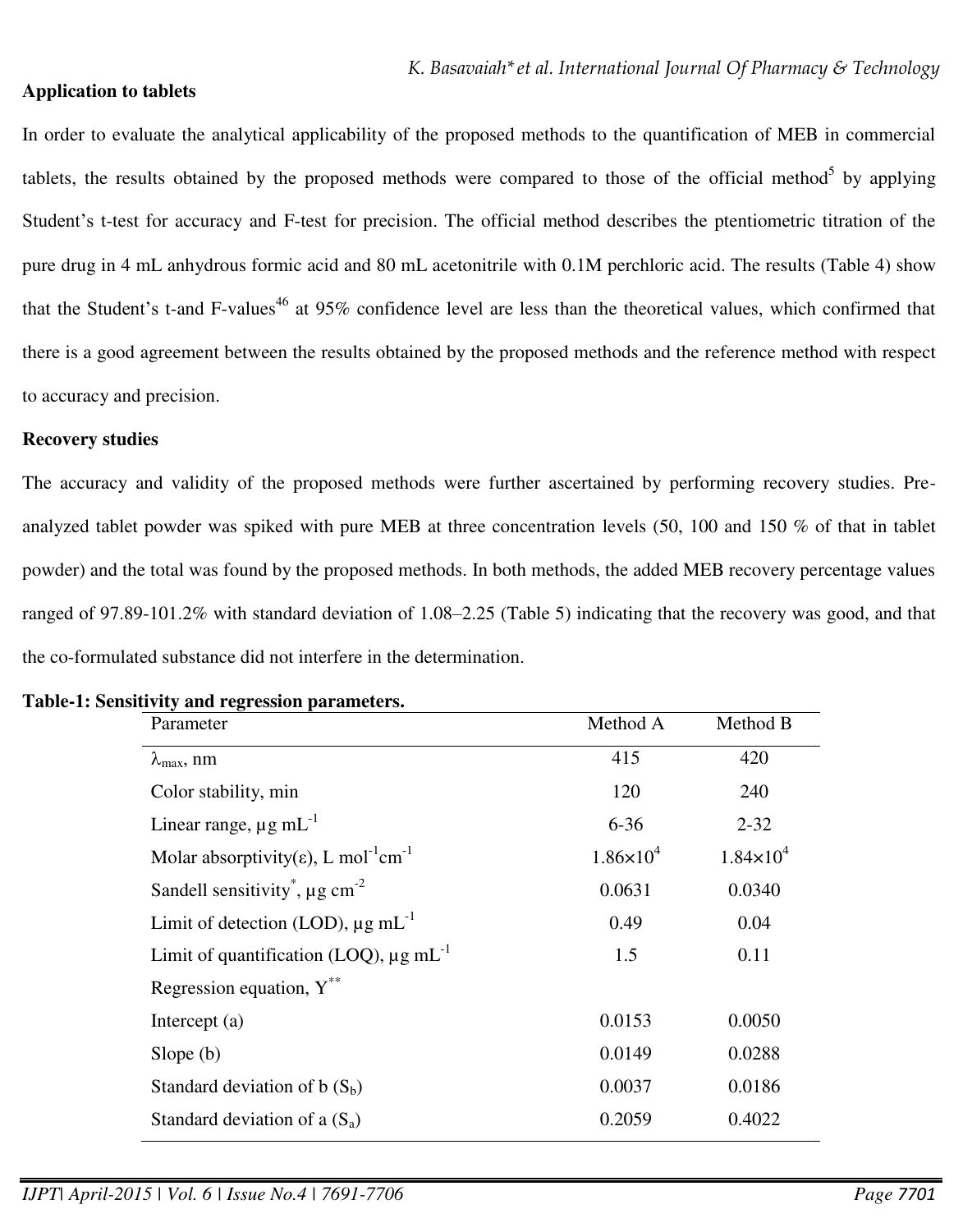|                            | K. Basavaiah* et al. International Journal Of Pharmacy & Technology |        |  |
|----------------------------|---------------------------------------------------------------------|--------|--|
| Regression coefficient (r) | 0.9988                                                              | 0.9987 |  |

<sup>\*</sup>Limit of determination as the weight in  $\mu$ g mL<sup>-1</sup> of solution, which corresponds to an absorbance of A = 0.001 measured in a cuvette of crosssectional area 1 cm<sup>2</sup> and 1 = 1 cm. \*\*Y=a+bX, where Y is the absorbance, X is concentration in  $\mu$ g mL<sup>-1</sup>, a is intercept, b is slope.

| $\%$ |              | <b>MEB</b><br>taken,<br>$\mu$ g m $L^-$ | Intra-day accuracy and precision<br>$(n=7)$ |               |                   | Inter-day accuracy and precision   |      |      |     |
|------|--------------|-----------------------------------------|---------------------------------------------|---------------|-------------------|------------------------------------|------|------|-----|
|      |              |                                         |                                             |               |                   |                                    |      |      |     |
|      | Method       |                                         | <b>MEB</b>                                  | %RE<br>found, | <b>MEB</b><br>%RS |                                    |      |      |     |
|      |              |                                         | $\mu$ g mL <sup>-1</sup>                    |               | D                 | found,<br>$\mu$ g mL <sup>-1</sup> | %RE  | %RSD | RE- |
|      |              | 18                                      | 18.102                                      | 0.57          | 0.79              | 17.992                             | 0.04 | 0.99 |     |
|      | A            | 24                                      | 24.724                                      | 3.02          | 0.78              | 24.586                             | 2.44 | 1.02 |     |
|      |              | 30                                      | 30.549                                      | 1.83          | 0.31              | 30.533                             | 1.78 | 1.03 |     |
|      |              | 8                                       | 8.047                                       | 0.59          | 1.07              | 8.079                              | 0.14 | 1.77 |     |
|      | $\, {\bf B}$ | 16                                      | 15.959                                      | 0.25          | 0.94              | 16.004                             | 0.24 | 1.47 |     |
|      |              | 24                                      | 23.795                                      | 0.86          | 0.82              | 23.871                             | 0.28 | 1.19 |     |
|      |              |                                         |                                             |               |                   |                                    |      |      |     |

## **Table-2: Evaluation of intra-day and inter-day accuracy and precision.**

Percent relative error,  $%$  RSD-relative standard deviation.  $n =$  Number of measurements.

## **Table-3: Method robustness and ruggedness expressed as intermediate precision (% RSD).**

|              |                                            | Robustness | Ruggedness     |             |  |  |
|--------------|--------------------------------------------|------------|----------------|-------------|--|--|
|              | <b>MEB</b><br>taken,<br>$\mu$ g mL $^{-1}$ |            | Inter-analysts | Inter-      |  |  |
| Method       |                                            |            | $(%RSD)$ ,     | instruments |  |  |
|              |                                            |            | $(n=4)$        | $(%RSD)$ ,  |  |  |
|              |                                            |            |                | $(n=4)$     |  |  |
|              | 18                                         | 0.62       | 0.21           | 1.38        |  |  |
| $\mathbf{A}$ | 24                                         | 0.61       | 0.46           | 0.82        |  |  |
|              | 30                                         | 0.66       | 0.56           | 1.25        |  |  |
|              |                                            |            |                |             |  |  |
|              | 8                                          | 0.39       | 0.35           | 0.76        |  |  |
| B            | 16                                         | 0.45       | 0.62           | 1.02        |  |  |
|              | 24                                         | 0.68       | 0.77           | 1.19        |  |  |

\*The volumes of Method A or Method B added were 1±0.2 mL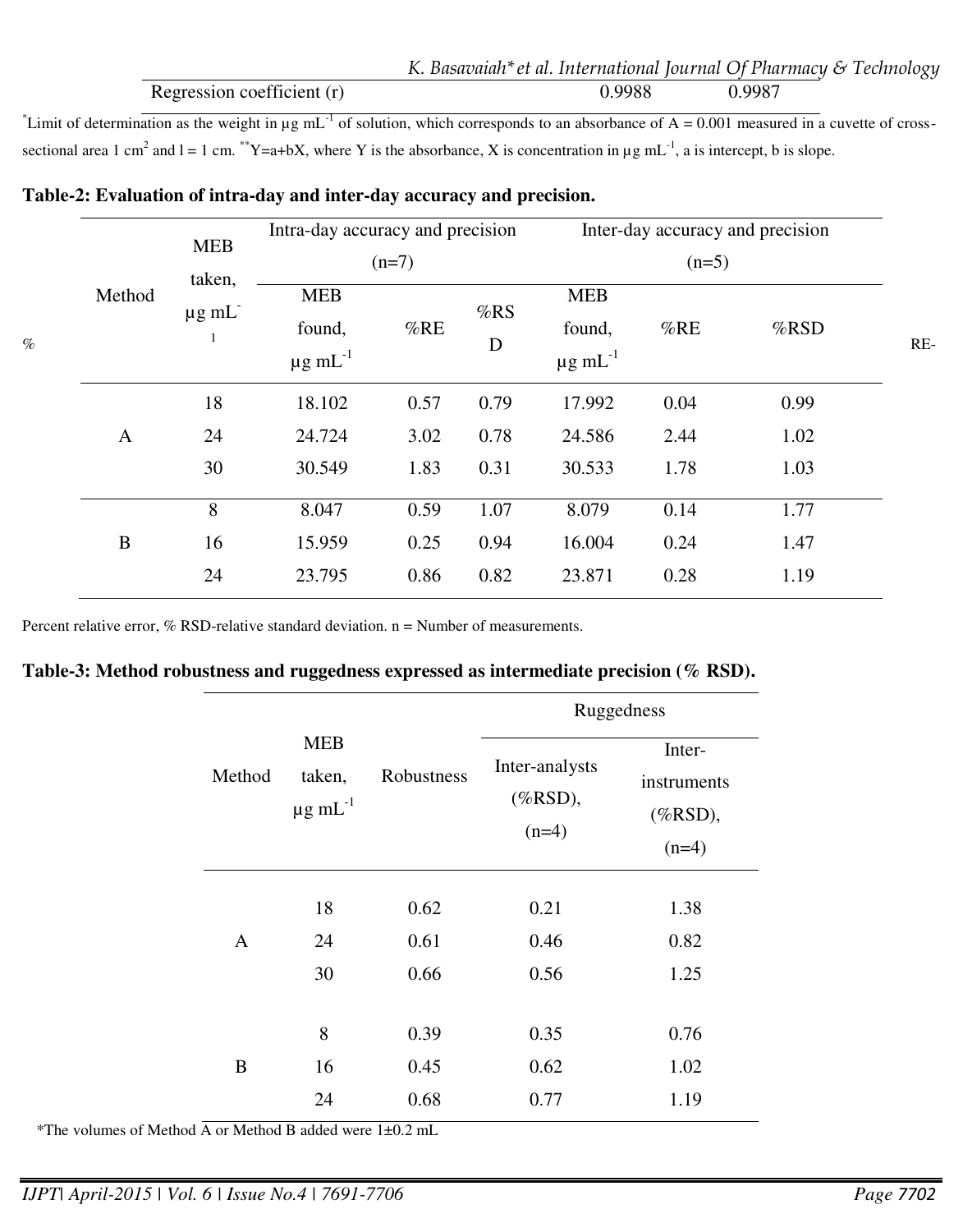**Table-4: Results of analysis of tablets by the proposed methods and statistical comparison of the results with the official method.** 

| Formulation | Labeled           | Found <sup>#</sup> (Percent of label claim $\pm$ SD) |                       |                  |  |  |
|-------------|-------------------|------------------------------------------------------|-----------------------|------------------|--|--|
|             | $amount*$<br>name |                                                      | Method A<br>Reference |                  |  |  |
|             |                   |                                                      | method<br>method      |                  |  |  |
|             |                   |                                                      | $99.98 \pm 0.54$      | $99.45 \pm 1.21$ |  |  |
| Glyciphage  | 500               | $98.92 \pm 1.20$                                     | $t = 1.80$            | $t = 0.69$       |  |  |
|             |                   |                                                      | $F = 4.94$            | $F = 1.02$       |  |  |
|             |                   |                                                      | $99.22 \pm 1.43$      | $98.79 \pm 1.36$ |  |  |
| Cetapin XR  | 500               | $99.41 \pm 1.45$                                     | $t = 0.21$            | $t = 0.70$       |  |  |
|             |                   |                                                      | $F = 1.03$            | $F = 1.14$       |  |  |

\*Amount in mg per tablet.

#Mean value of 5 determinations

Tabulated t-value at the 95% confidence level and for four degrees of freedom is 2.77 tabulated F-value at the 95% confidence level and for four degrees of freedom is 6.39.

## **Table-5: Results of recovery study** *via* **standard-addition method with tablet/injection.**

| Method A                  |                                                     |                                                          |                                          | Method B                                              |                                               |                                                 |                                    |                                                           |
|---------------------------|-----------------------------------------------------|----------------------------------------------------------|------------------------------------------|-------------------------------------------------------|-----------------------------------------------|-------------------------------------------------|------------------------------------|-----------------------------------------------------------|
| <b>Tablets</b><br>studied | <b>MET</b><br>in<br>tablet,<br>$\mu$ g m $L^-$<br>1 | Pure<br><b>MEB</b><br>added,<br>$\mu$ g mL <sup>-1</sup> | Total<br>found,<br>$\mu$ g m $L^-$<br>-1 | Pure MEB<br>recovered<br>$(Percent \pm SD^*)$         | MEB in<br>tablet,<br>$\mu$ g mL <sup>-1</sup> | Pure<br><b>MEB</b><br>added,<br>$\mu$ g m $L^-$ | Total<br>found,<br>$\mu$ g m $L^-$ | Pure MEB<br>recovered<br>$(Percent \pm SD^*)$             |
| Glyciphage                | 10.03<br>10.03<br>10.03                             | 5<br>10<br>15                                            | 18.05<br>23.74<br>29.50                  | $100.09 \pm 1.57$<br>98.807±1.19<br>98.242±1.08       | 10.03<br>10.03<br>10.03                       | 5<br>10<br>15                                   | 17.96<br>23.61<br>29.37            | 99.609±2.12<br>98.269±1.15<br>97.809±1.51                 |
| Cetapin<br>XR             | 10.08<br>10.08<br>10.08                             | 5<br>10<br>15                                            | 8.09<br>16.17<br>23.86                   | $100.35 \pm 2.20$<br>$100.67 \pm 2.25$<br>99.163±1.45 | 10.08<br>10.08<br>10.08                       | 5<br>10<br>15                                   | 8.04<br>16.26<br>23.95             | $99.71 \pm 1.22$<br>$101.24 \pm 1.32$<br>$99.54 \pm 2.05$ |

\* Mean value of 3 determinations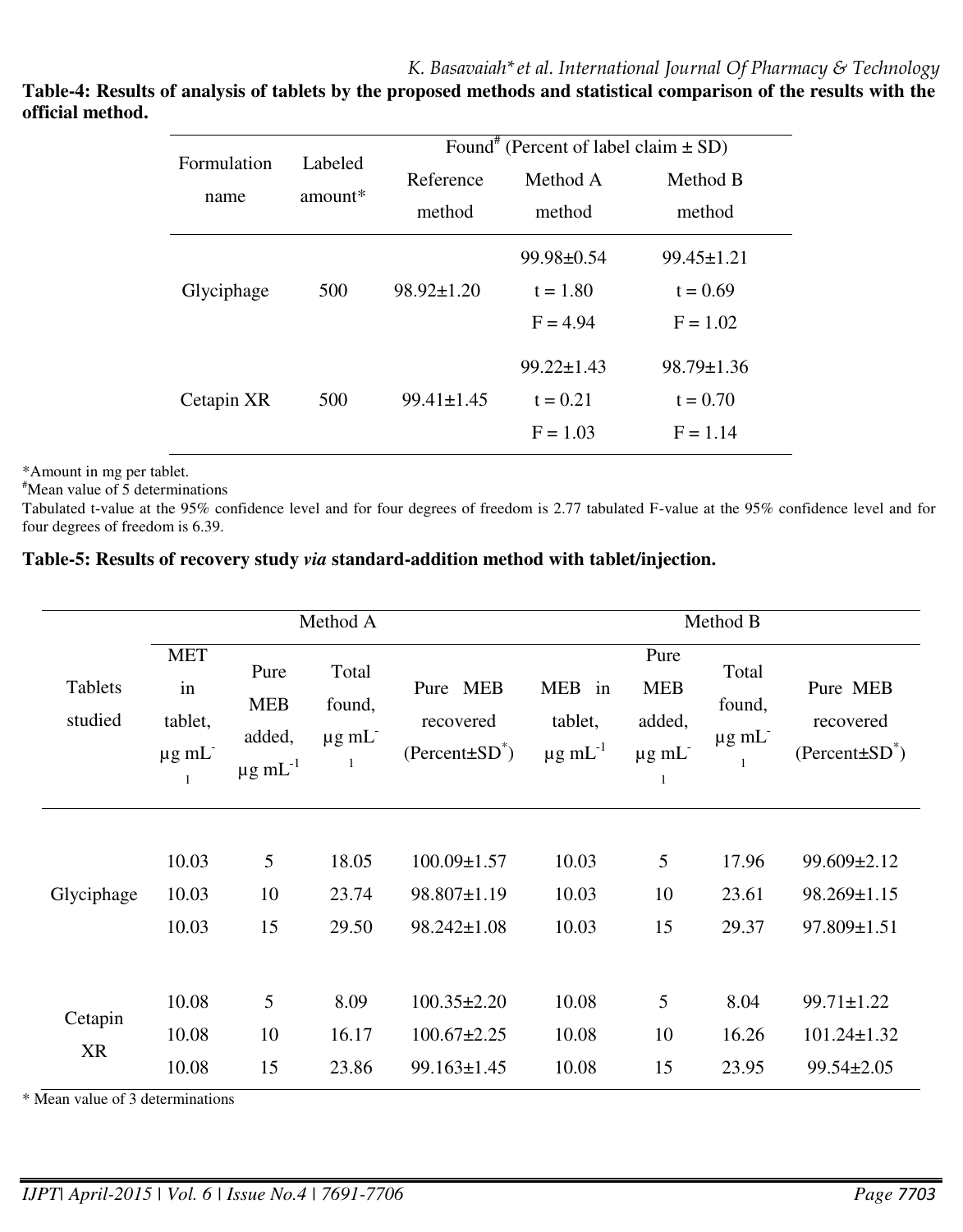## **Conclusions**

The present communication reports the first spectrophotometric assay of MET in formulated drugs by ion pair reaction. The proposed methods are simple, rapid and selective compared to the published visible spectrophotometric methods of MEB in pharmaceuticals. Rapid and stable formation of the coloured complexes with no need for the extraction process is advantages of the developed method over the reported methods. The proposed methods are superior to the existing UV spectrophotometric methods in terms of selectivity as the interferences from many excipients present in the formulations will increases in the UV region compared with visible region. In addition, extractive spectrophotometric procedures are time consuming and required rigid pH control. Besides the simplicity and sensitivity of the procedures, apparatus and reagents demonstrate their advantageous characteristics. The methods are also useful due to high tolerance limit for common excipients found in drug formulations. These merits coupled with the use of simple and inexpensive instrument and high selectivity of the methods recommend the use of the methods in routine quality control laboratories.

## **Acknowledgements**

Authors wish to thank the Quality control managers of Sanofi Aventis, Mumbai, India, for gifting pure MET and thank the authorities of University of Mysore, Mysore for providing necessary facilities. One of the authors thanks Jubilant Life Sciences Limited, Nanjangud, India for the permission to do Ph.D. One of the author thank to PES college of Science and Arts Mandya for providing necessary facilities.

## **References**

- 1. [Global Guideline for Type 2 Diabetes.](http://www.idf.org/Global_guideline) 2007, 38-38.
- 2. [Type 2 diabetes: national clinical guideline for management in primary and secondary care \(update\),](http://www.nice.org.uk/nicemedia/pdf/CG66FullGuideline0509.pdf) 2008, pp. 86.
- 3. D. Kirpichnikov, S.I. McFarlane, J.R. Sowers, Ann Intern Med. 2002, 137 (1), 25-33.
- 4. "The United States Pharmacopoeia", XXXIV Revision, the National Formulary 29<sup>th</sup> edn. Rockville, USP Convention, pp. 2012.
- 5. European Pharmacopoeia*,* Strasbourg, Council of Europe, 2007, vol.6.0, pp.2370-2371.
- 6. K. Latha, D. Sheela, C.B. Tharini. *Recent Research in Sci. and Technology*. 2010, 2(11), 8-10.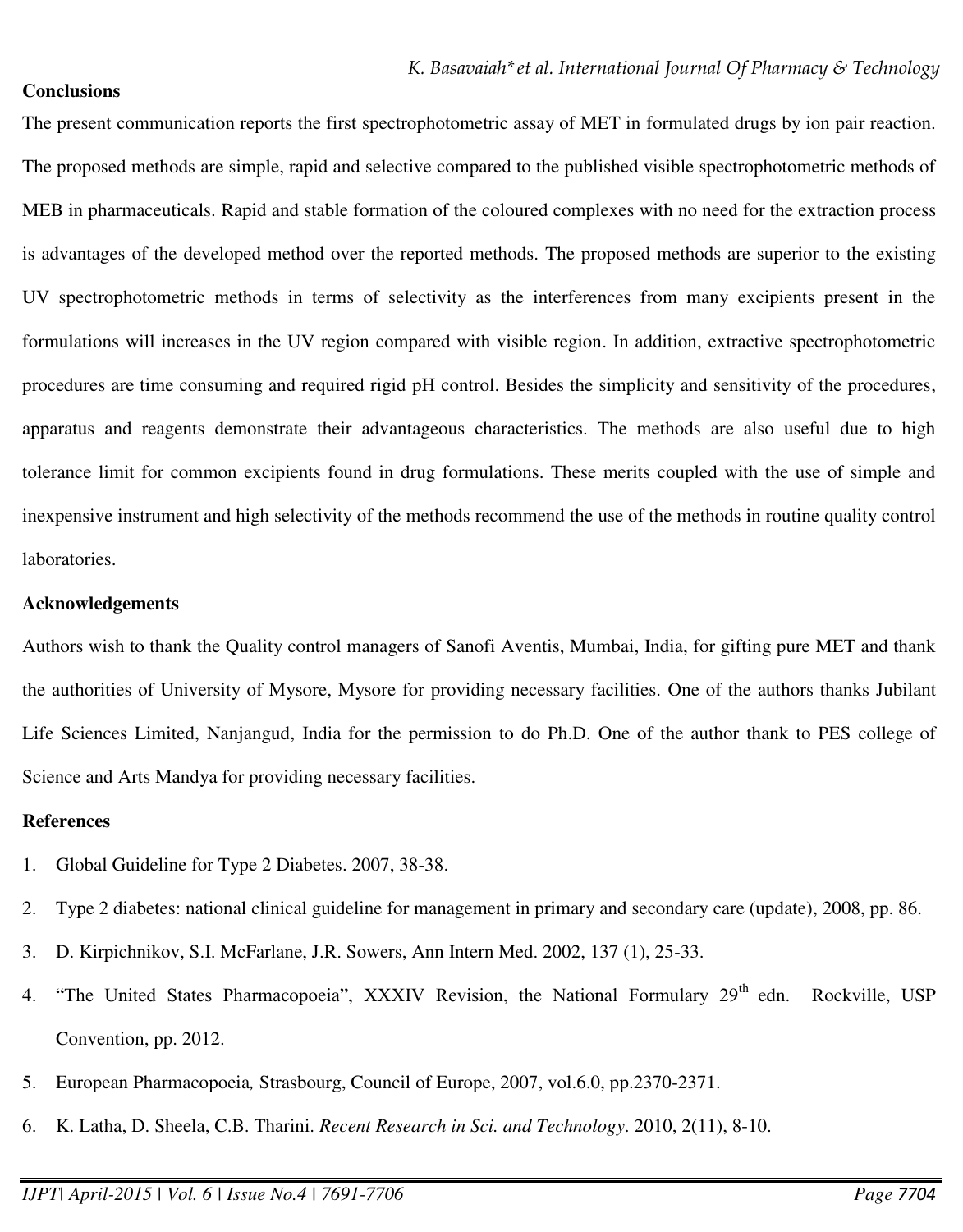- *K. Basavaiah\*et al. International Journal Of Pharmacy & Technology*  7. P Umapathi, J. Ayyappan, S.D. Quine, *Tropical J. Pharm. Res*. 2012, 11 (1), 107-116.
- 8. P.K. Chaturvedi, R. Sharma. *Anal. Letters*. 2008, 41(12), 2133-2142.
- 9. A. Onal. *European J. Medicinal Chemistry*. 2009, 44(12), 4998-5005.
- 10. H. Salem. *J. AOAC Int*. 2010, 93(1), 133-140.
- 11. M Arayne, N. Sultana, M. Zuberi, F. Siddiqu. *Indian J. Pharm. Sci.* 2009, 71(3), 331-335.
- 12. R.I.E. Bagary, E.F. Elkady, B.M. Ayoub, *Int. J. Biomed. Sci.* 2013, 9(1), 41-7.
- 13. N.M. Gowekar, Y.S. Lawande, D.P. Jadhav, S.N. Gowekar. *Int. J. Pharm. Chem sci.* 2012, 1(1), 151-155.
- 14. F.F. Belal, M.K.S.E. Din, F.A. Aly, M.M. Hefnawy, M.E. Awady. *Der Pharma Chemica*. 2011, 3(1), 53-64.
- 15. G. Khan, D. Sahu, Y. P. Agrawal, N. Sabarwal, A. Jain, A. K. Gupta. *Asian J. Biochem. Pharm. Res.* 2011, 1(2), 352-358.
- 16. S.A. Hapse, S.D. Suruse, S.S. Ugale, S.D. Magar. *Current Pharma Res.* 2012, 2(3), 557-559.
- 17. P. C. Bhamare, S.B. Bari, S. Natarajan, A.A. Patil, S.H. Patil, P.T. Shirode. *Asian J. Biochem. Pharm. Res*. 2011, 1(2), 115-128
- 18. A.B. Loni, M.R. Ghante, S.D. Sawant. *Der Pharma Chemica*, 2012, 4(3)*,* 854-859.
- 19. F. Al-Rimawi*. Talanta*. 2009, 79(5), 1368-1371.
- 20. M. Kar, P. Choudhury. *Ind. J. Pharm. Sci.* 2009, 71(3). 318-320.
- 21. P Umapathi, J. Ayyappan, S.D. Quine, *Tropical J. Pharm. Res*. 2012, 11 (1), 107-116.
- 22. A.E. Gindy, M.W. Nassar, N.M.E. Abasawy, K.A.S. Attia, M.A. Shabrawi. *J.AOAC Int.* 2010, 93(6), 1821-1828.
- 23. B.L. Kolte, B.B. Raut, A.A. Deo, M.A. Bagool, D.B. Shinde. *J. Separation Sci.* 2005, 28(16), 2076-2079.
- 24. M. Vasudevan, J. Ravi, S. Ravisankar, B. Suresh. *J. Pharm. Biomed. Anal.*2011, 25(1), 77-84.
- 25. B.L. Kolte, B.B. Raut, A.A. Deo, M.A. Bagool, D.B. Shinde. *J. Liquid Chrom. & Related Technologies.* 2003, 26(7), 1117-1133.
- 26. H. Salem. *J. AOAC Int*. 2010, 93(1), 133-140.
- 27. S.I Bhoir, I.C Bhoir, M Sundaresan. *Ind. J. Pharm. Sci.* 2003, 65(6), 650-653.